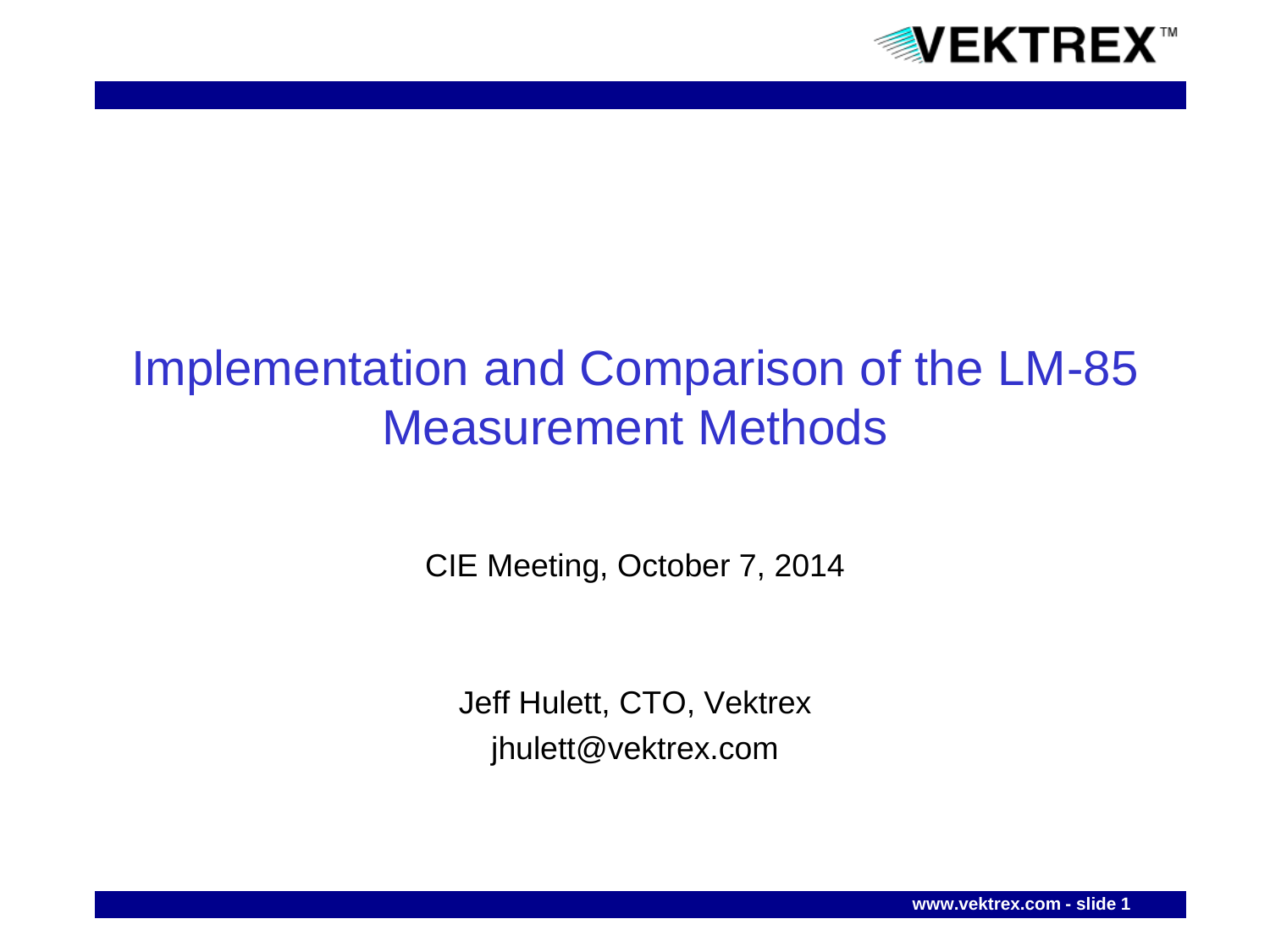



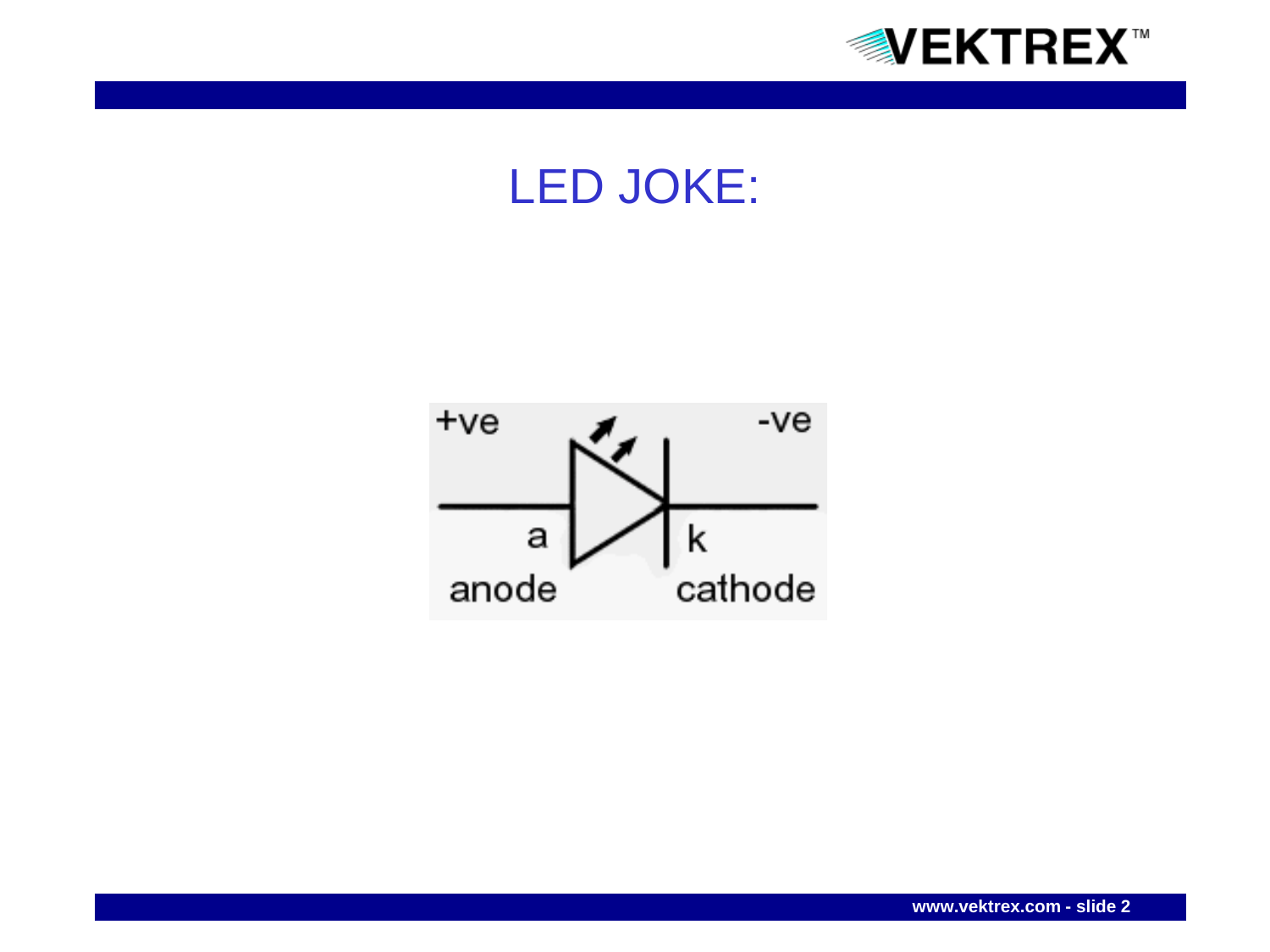

#### Vektrex Is Focused On LED Test & Measurement

- Corporate/R&D headquarters in CA
- Current Sources for LED measurements
- LED Burn-in Reliability and Test Systems (LM-80)
	- Participation in standards committees defining LED test methods
	- Reliability, burn-in, production, device characterization and special systems run 7/24 worldwide
- International Support, Service
	- Japan, Korea, Hong Kong
	- China, Malaysia Singapore, Taiwan
	- **Germany**

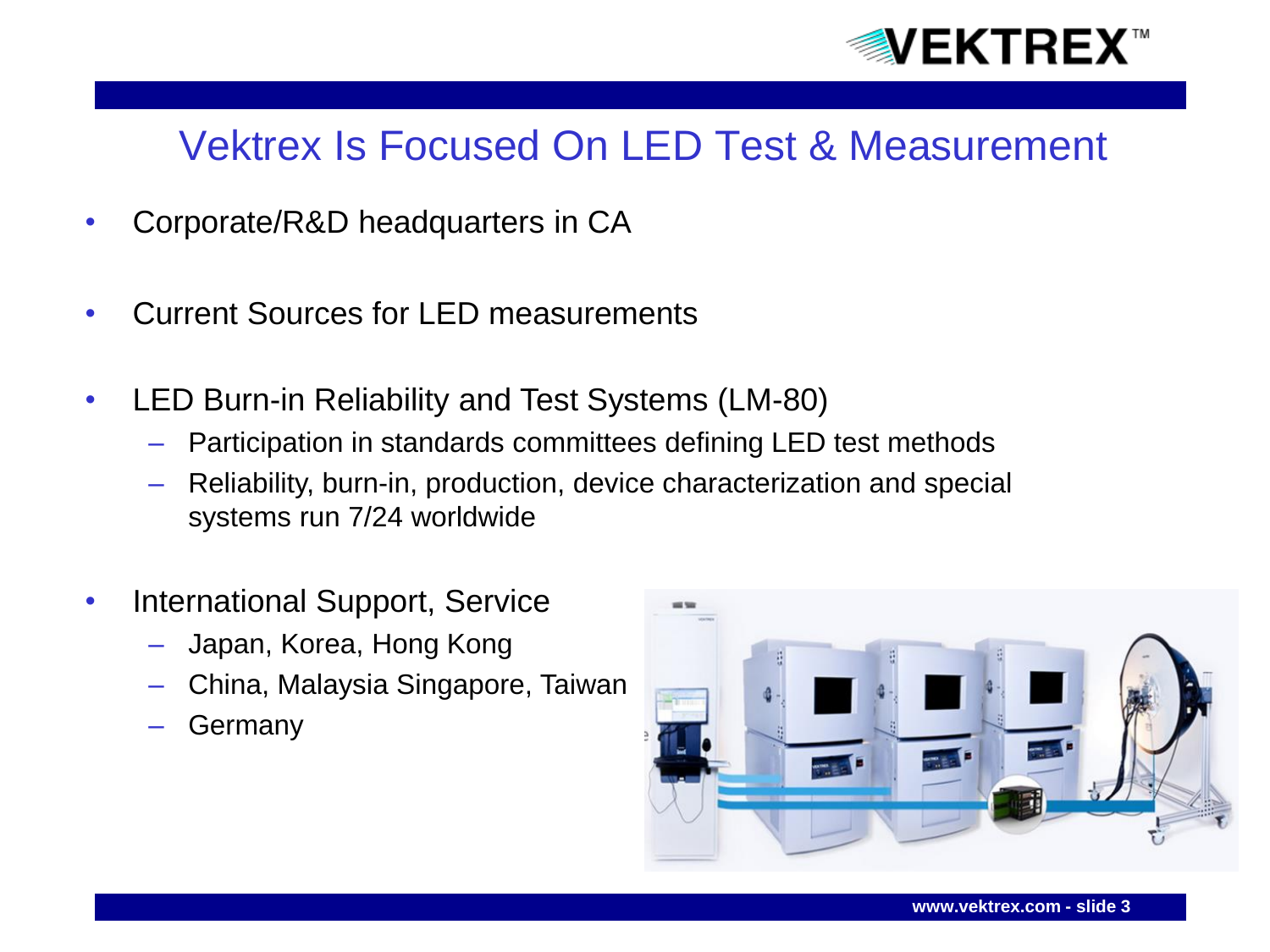

### Research Goal: Test & Compare LM-85's **Methods**

- Validate the methodology in the standard
- Compare measurement results with a high power LED device
- Uncover any instrumentation issues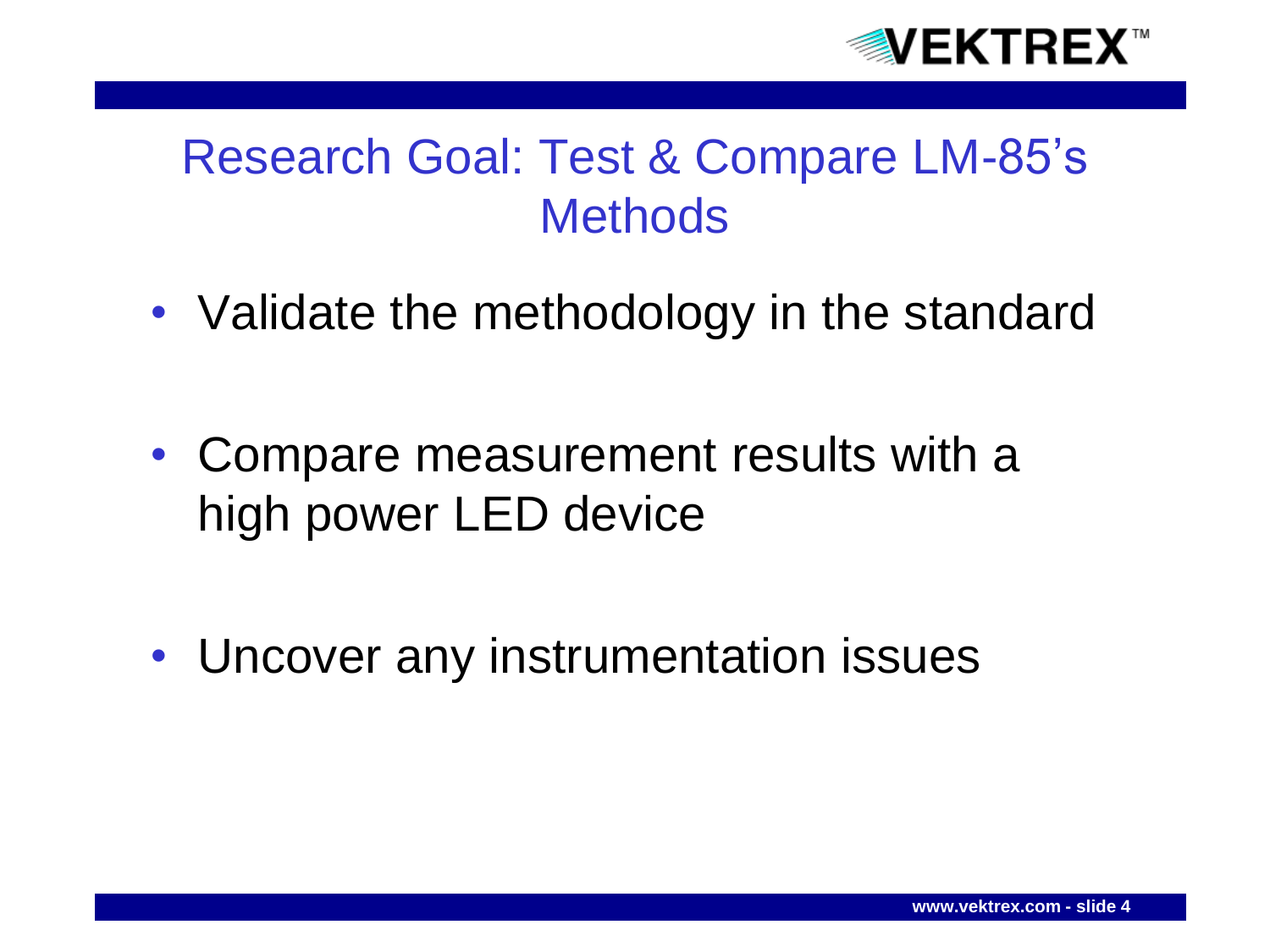

## Test Setup Allows Precision Control of Temperature, Current, Spectrometer

- Vektrex Automatic Light Measurement System (ALMS)
- SpikeSafe 200 precision pulsed current source
- Hemisphere integrating sphere
- Thermoelectric Cooler temperature control



• CAS-140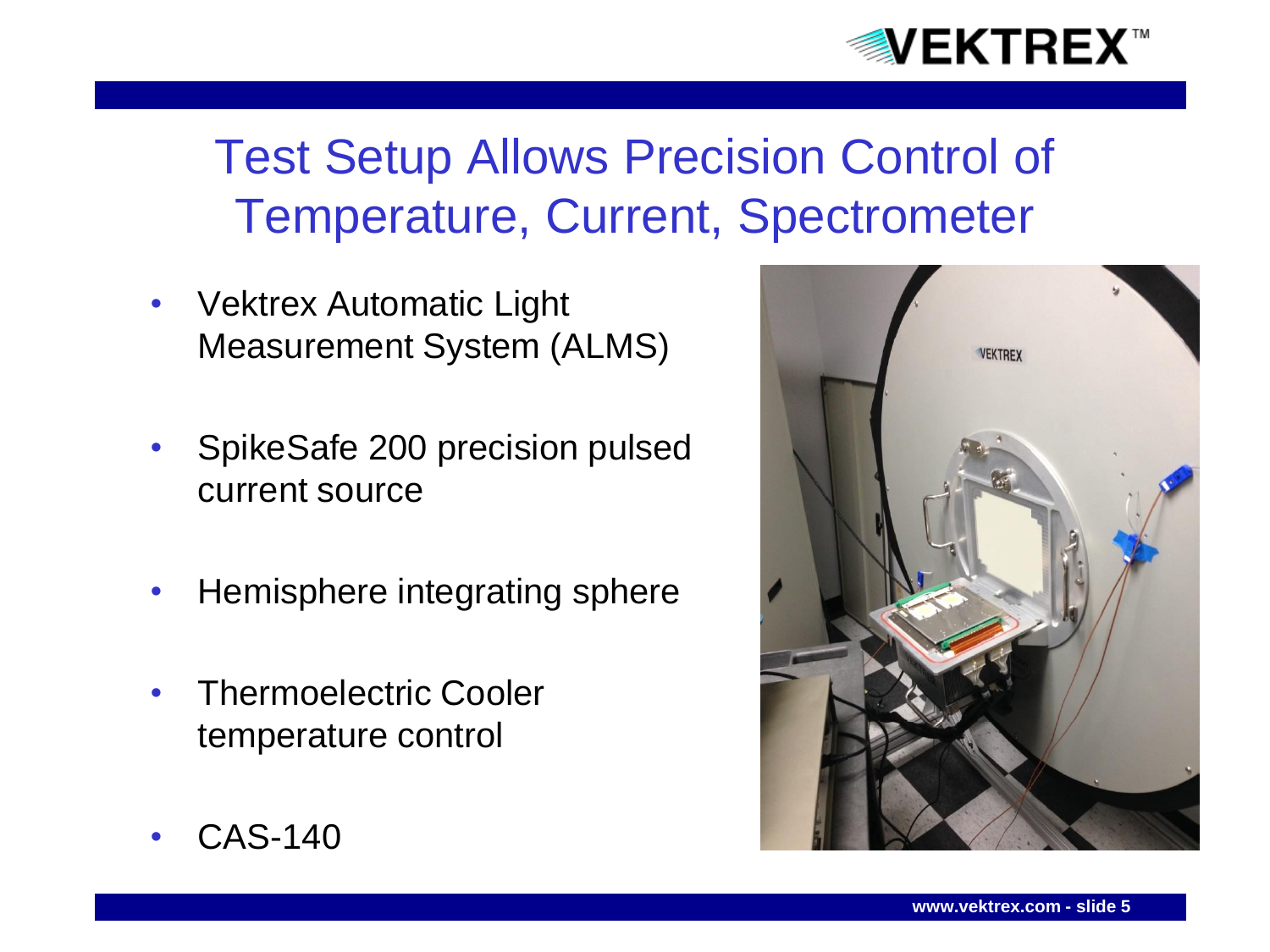

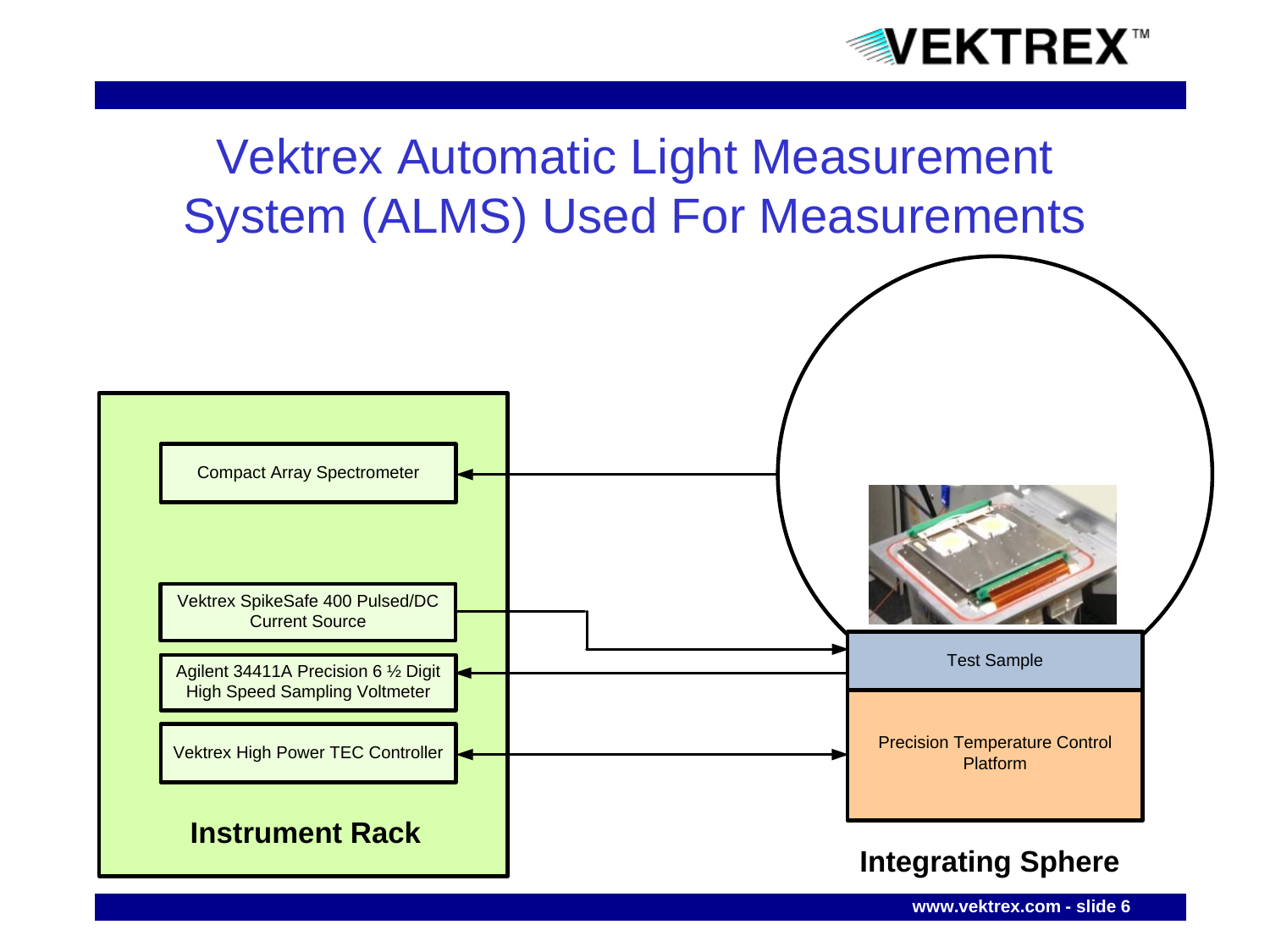

# Key ALMS Instrument Characteristics

- Vektrex SpikeSafe 200 Current Source
	- Low current uncertainty -0.05% typical
	- Fast clean pulses rise time <5uS
	- Low jitter trigger <30nS typical
- Vektrex Thermal Control Platform
	- 0.01C stability
- Agilent 34411A Sampling Voltmeter
	- 15-18 bit digitization
	- 20uS sampling
	- Programmable trigger and aperture
- CAS 140 Spectrometer
	- Programmable trigger delay and aperture



**200uS Current Pulse and Trigger**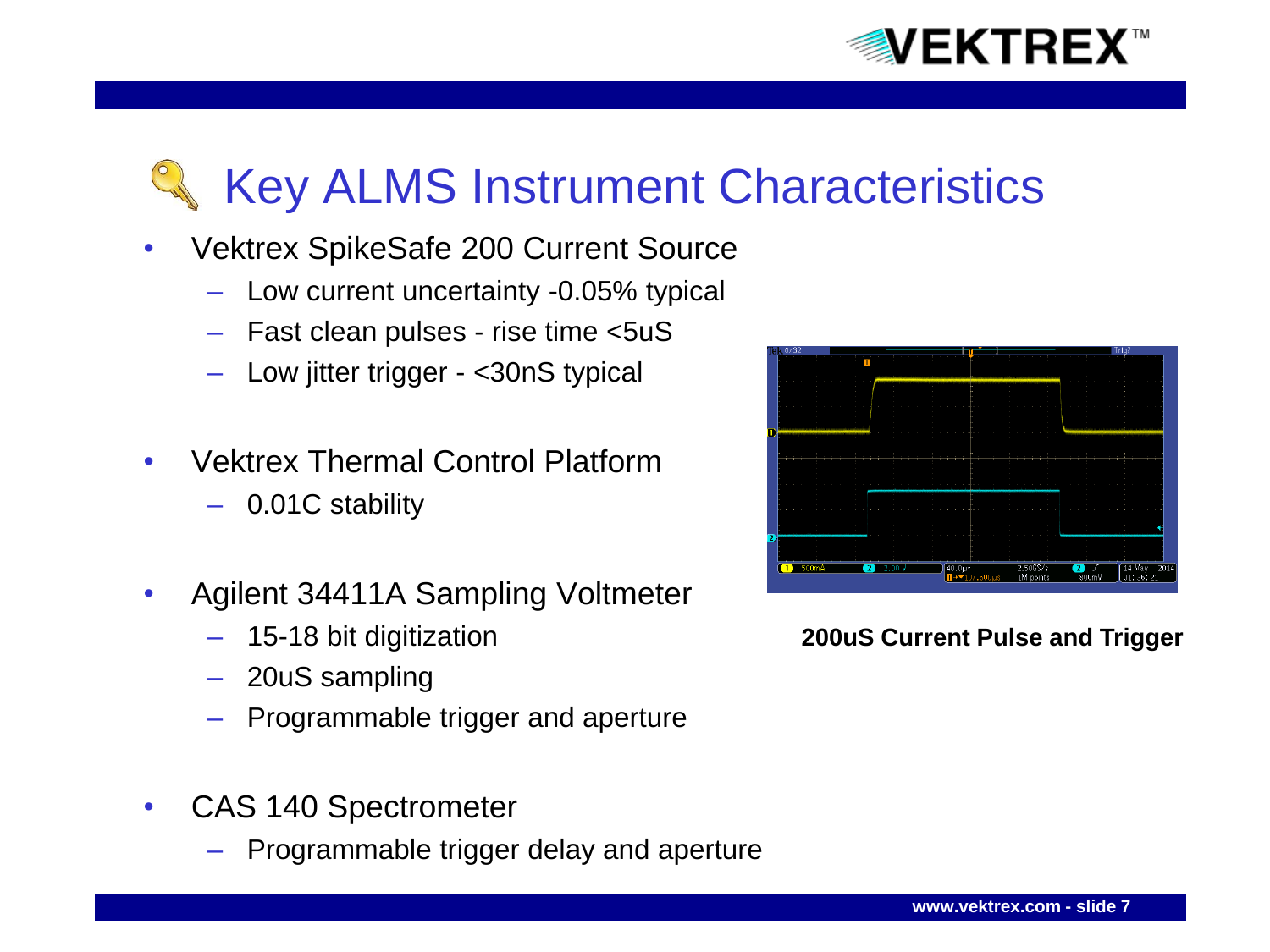

### Test LED: High Power COB Array

| <b>DUT:</b>                                         | <b>Picture:</b> | Forward<br><b>Current:</b> | <b>Power</b> | <b>Flux:</b> | <b>Chromatic</b><br>ity:                        | CCT:  | <b>CRI:</b> |
|-----------------------------------------------------|-----------------|----------------------------|--------------|--------------|-------------------------------------------------|-------|-------------|
| <b>Bridgelux</b><br><b>BXRA-</b><br>W3500-<br>00Q0G |                 | 2.1A                       | 50W          | 3600lm       | $X = 4223 -$<br>.4431<br>$Y = .3990 -$<br>.4213 | 3000K | 90          |

Array mounted on standard LM-80 Load Board

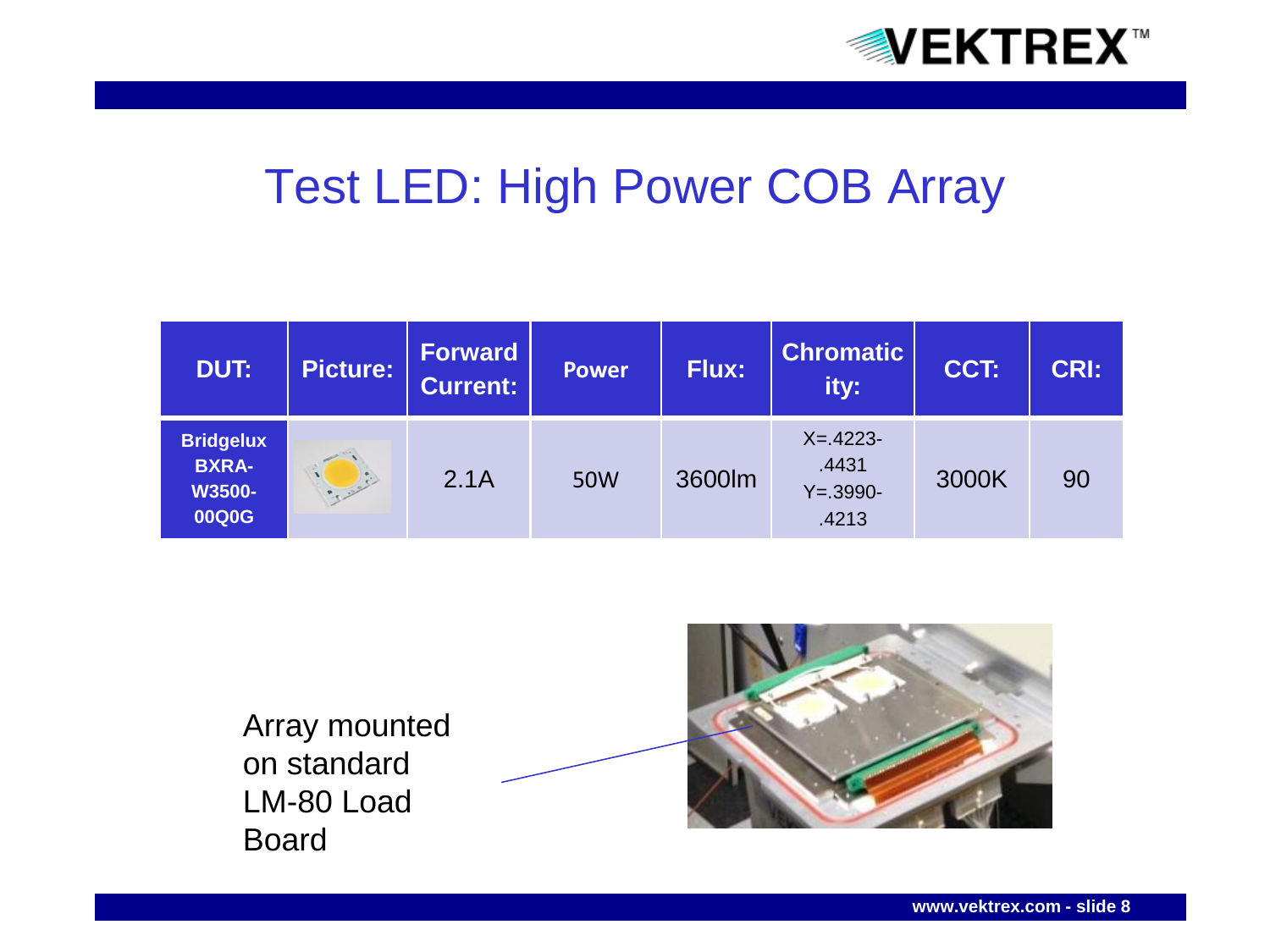

### DC Test Method: 7 Steps

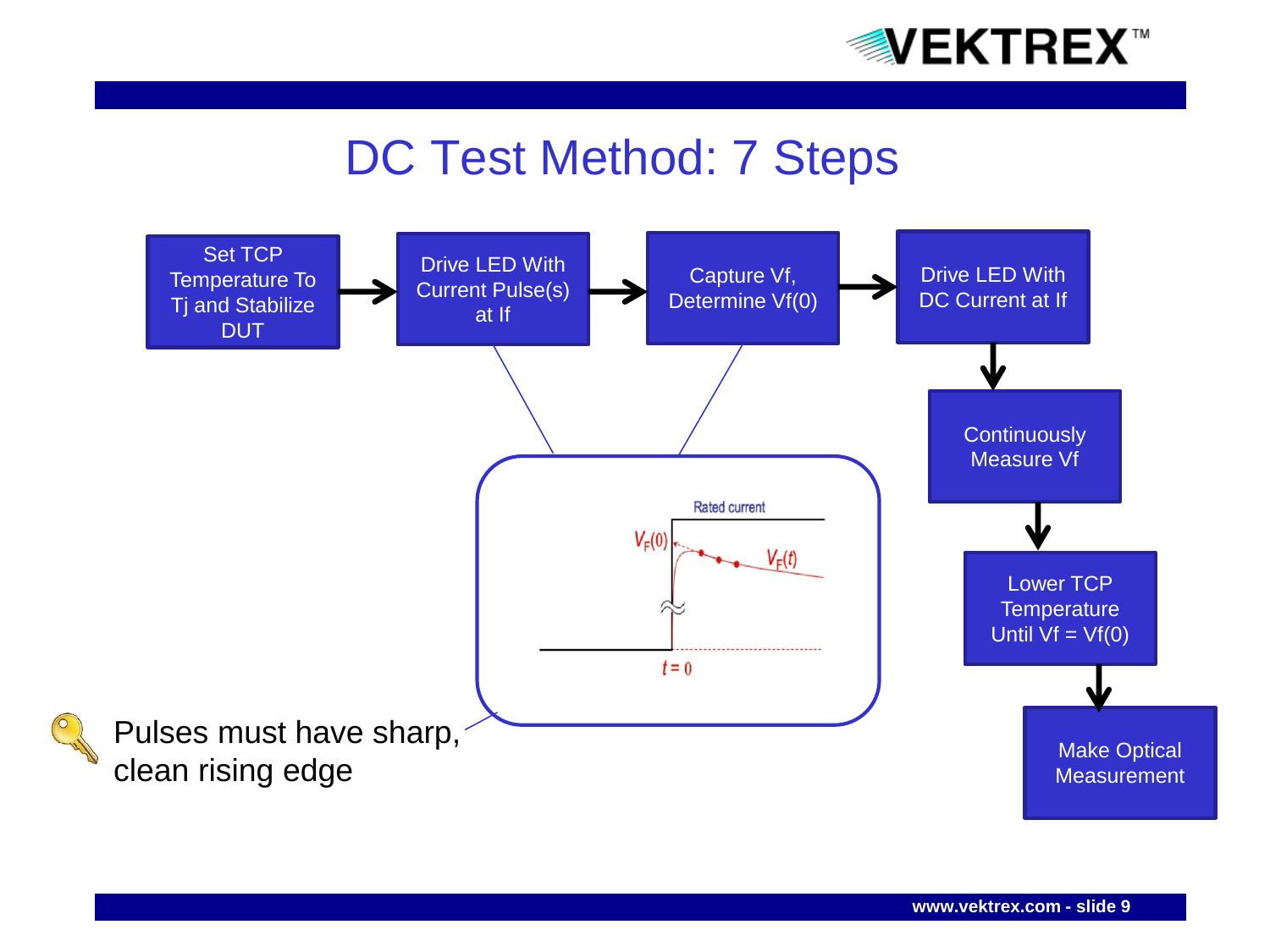

## $Tj = 25C$ : Bridgelux Array  $Vf(0) = 24.69V$

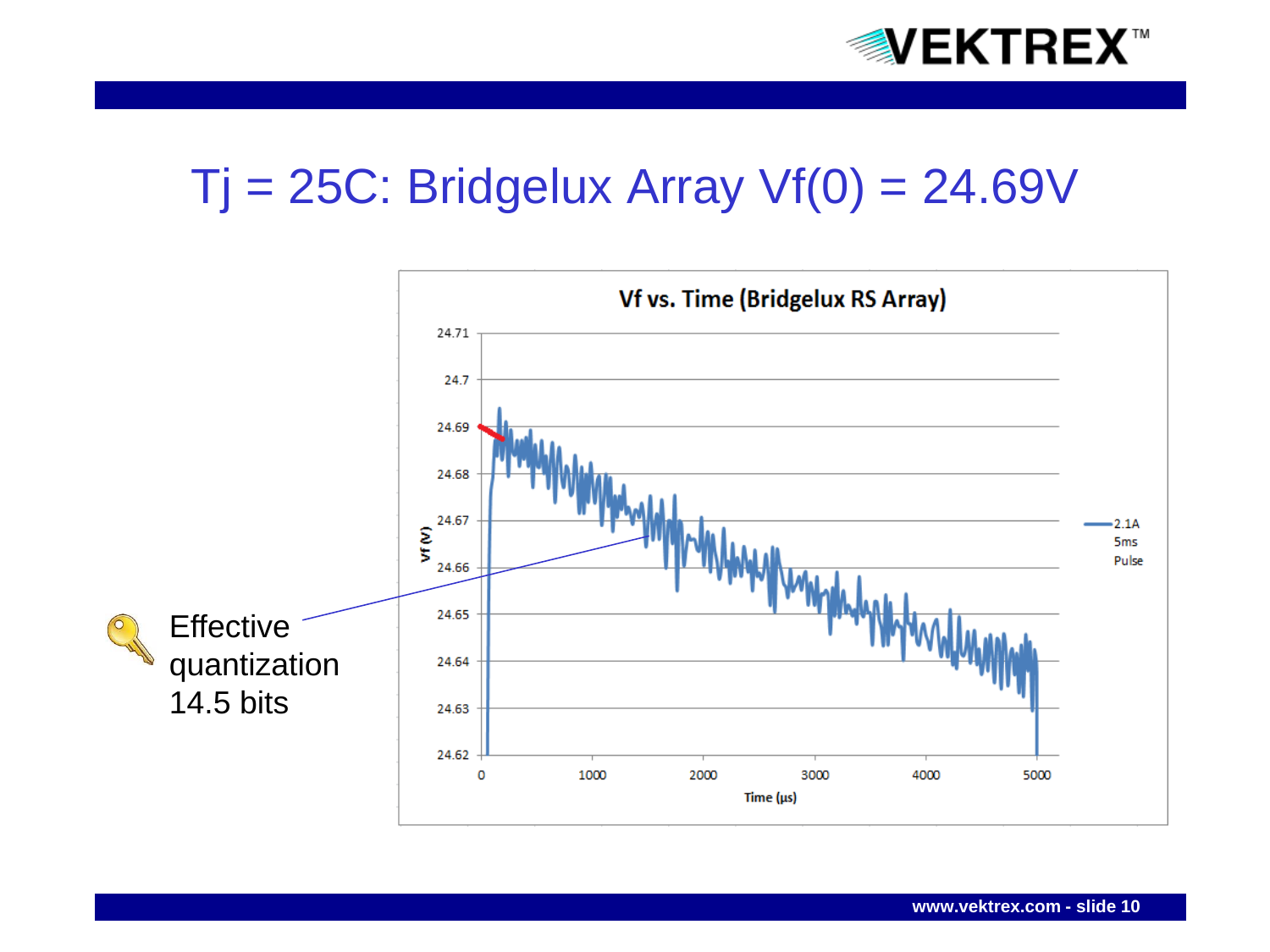

### Issue: TCP Only Able To Drive Vf Down To 24.22

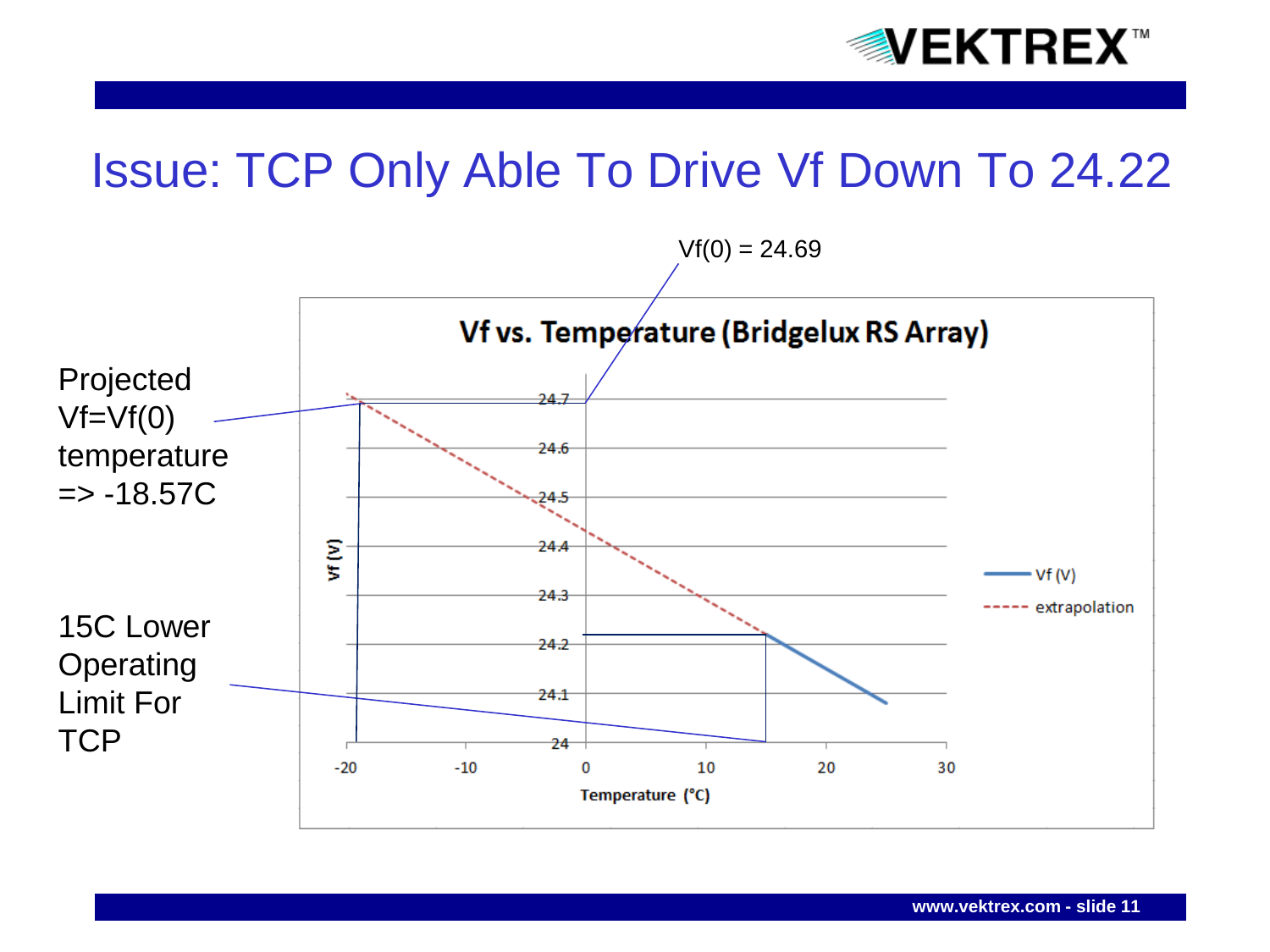

## Solution: Take Actual Measurements Within Operating Range of TCP and Extrapolate

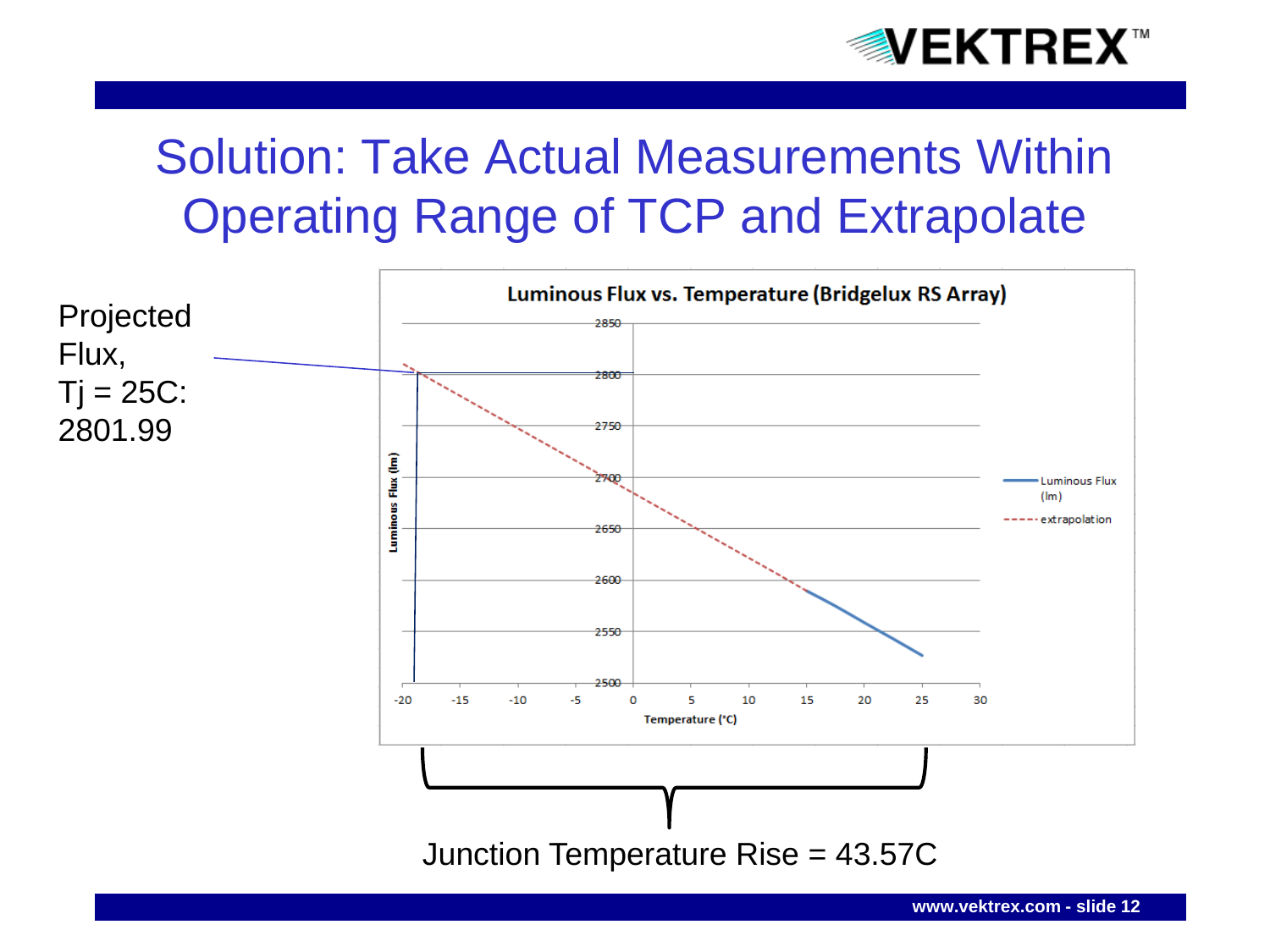

#### Adjusted DC Test Method: 7 Steps

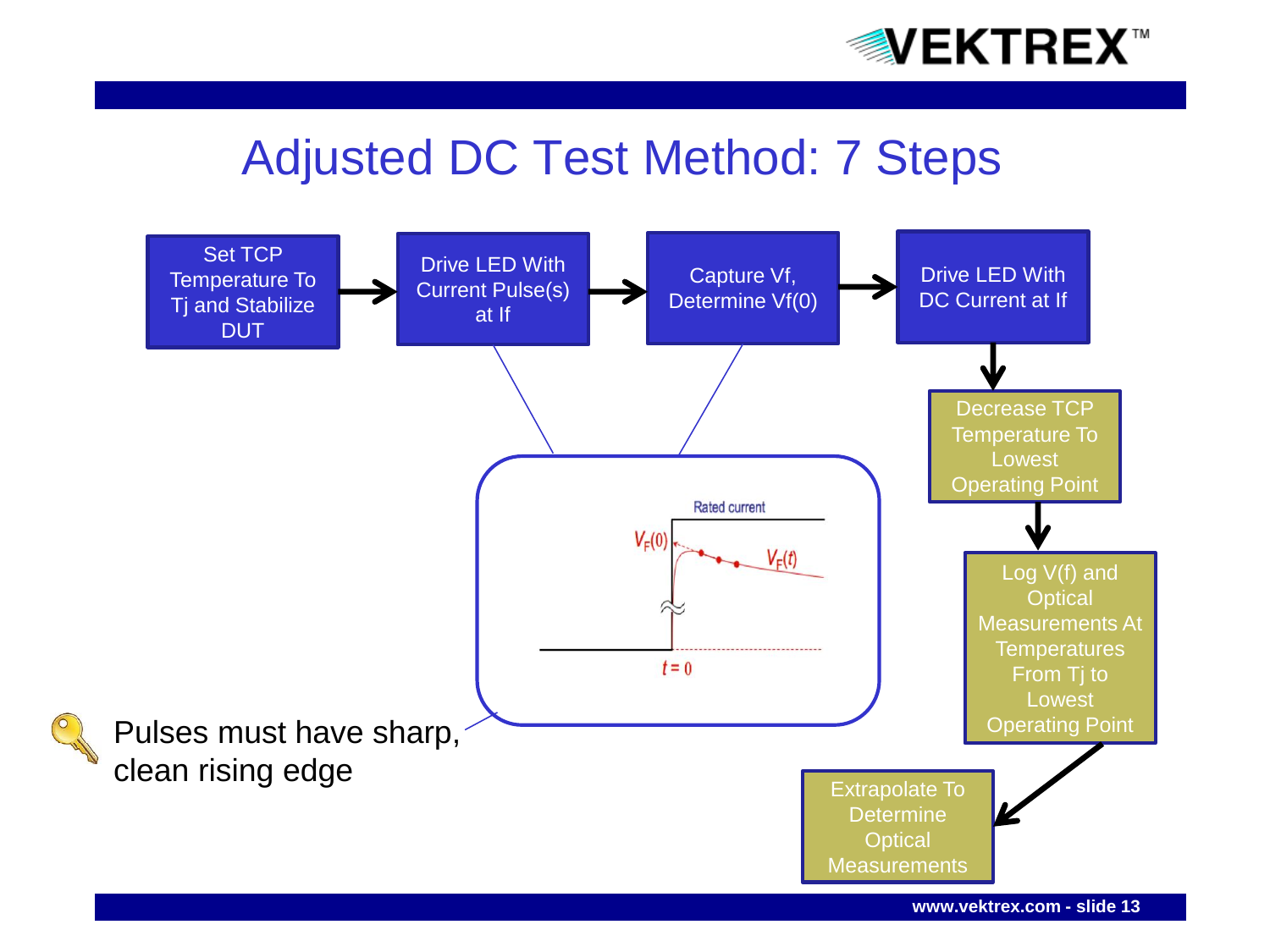

### DC Method: Observations & Results

- Data acquisition/extrapolation is required to determine  $Vf(0)$
- Junction temperature rise:  $25+18.57C = 43.57C$
- Minimum practical Tj test temperature =  $15+43.57C =$ 58.57C
- Multistep methodology is tedious, especially with adjustments

| DUT:                                        | <b>Luminous</b><br><b>Flux:</b> | $X$ : | <b>y:</b> | CCT:                | <b>CRI:</b> |
|---------------------------------------------|---------------------------------|-------|-----------|---------------------|-------------|
| <b>Bridgelux</b><br><b>BXRA-W3500-00Q0G</b> | 2801.99                         | .4301 |           | .4054 3132.46 99.15 |             |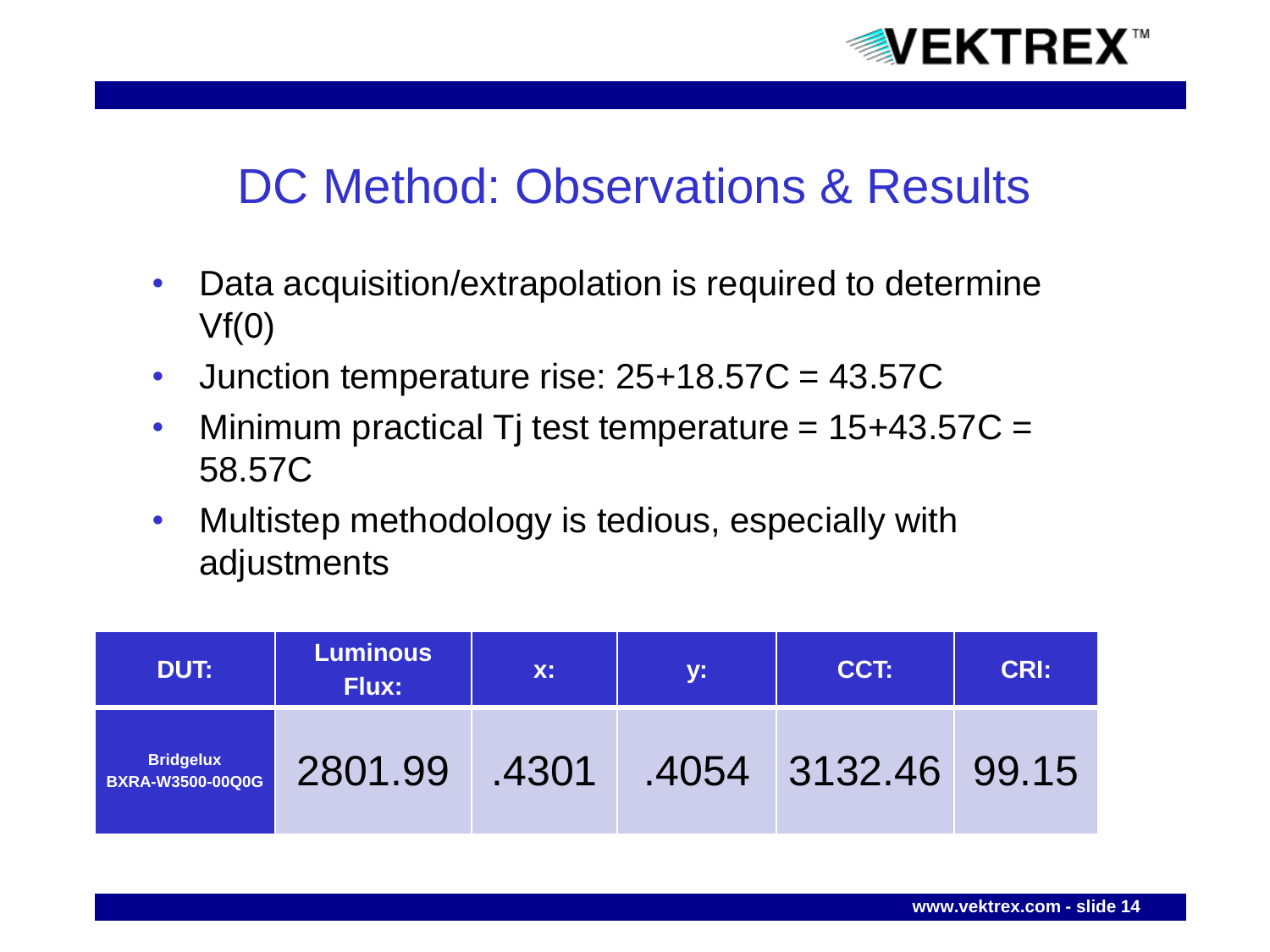

### Single Pulse Test Method: 4 Steps



measurement must be accurate and repeatable

vague; they may be used as input to uncertainty calculation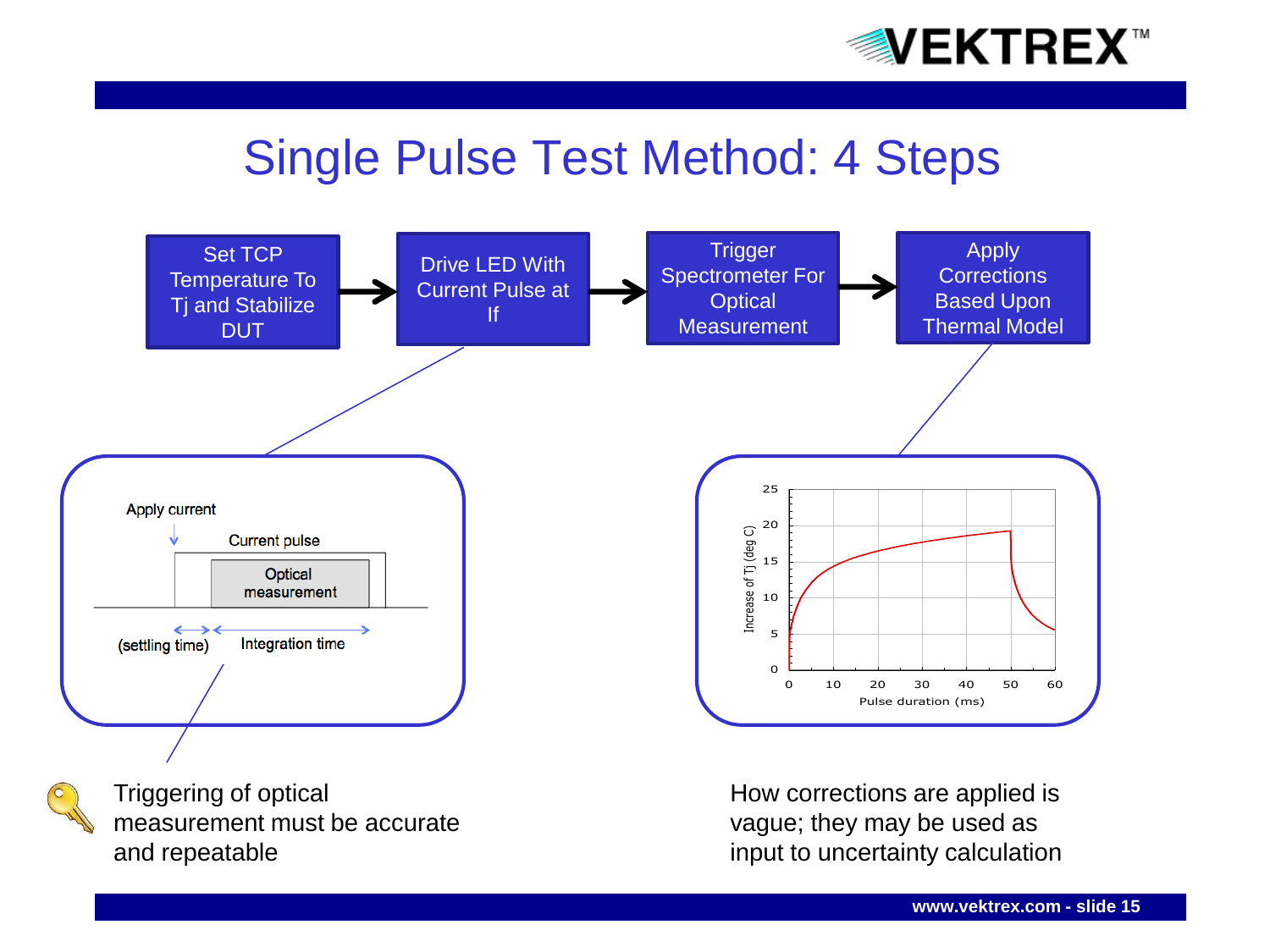

### Single Pulse Test Conditions

- $Tj = 25C$ , initial TCP Temp = 25C
- 50mS, 2.1A current pulse
- Spectrometer integration from 5-40mS (35mS)
- Initial lumen measurements roughly 50lm lower than DC method
- Clearly LED was heating
- But no thermal model available for DUT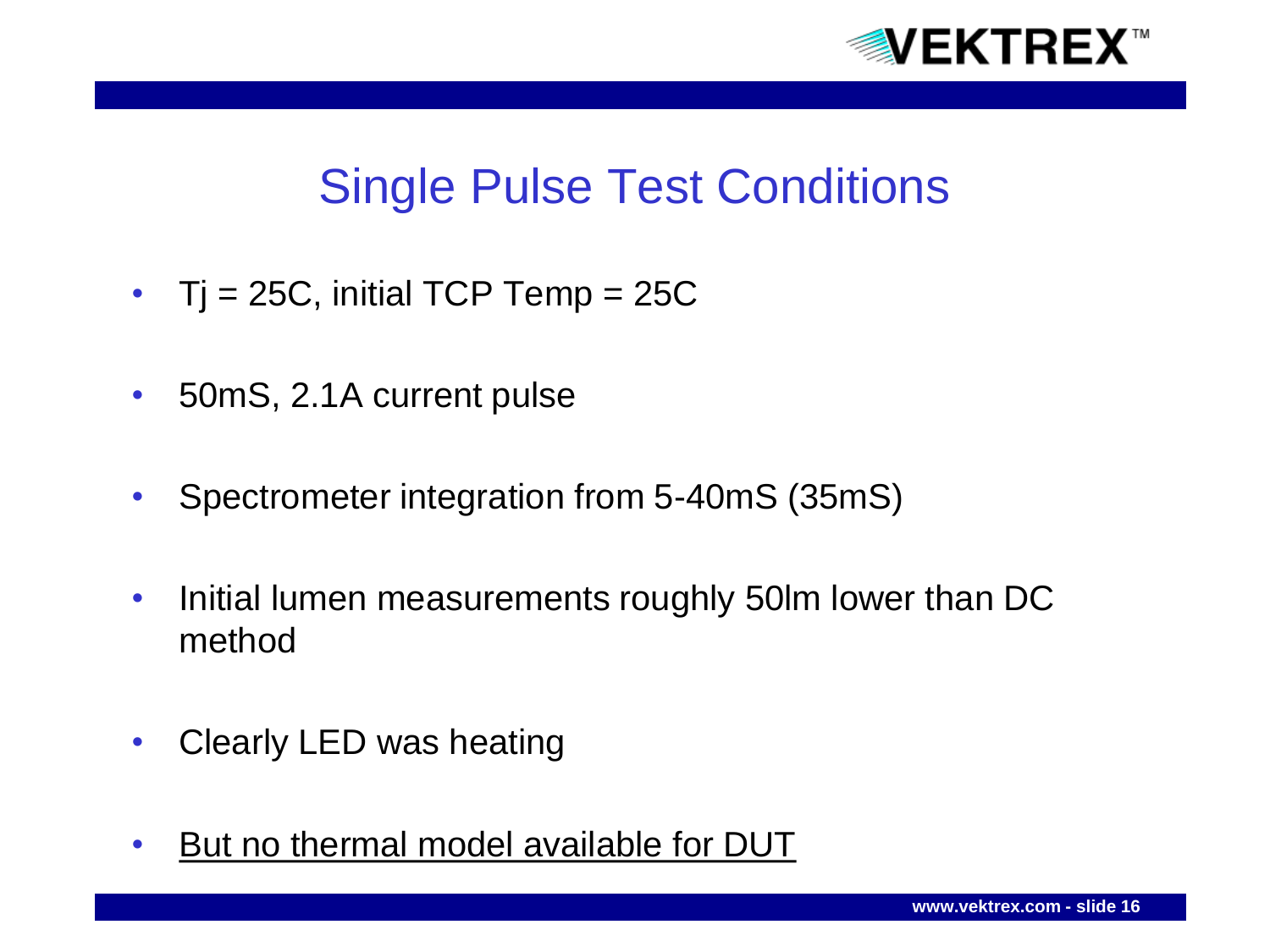

## Adjustment: Estimate Tj Rise Using Vf Data

- Capture Vf vs t for 50mS pulse
- Obtain an average Vf measurement over integration time
- Repeat at different temperatures
- Calculate dV/dt
- Use dV/dt and Vf data to calculate dT/dt
- Calculate an average rise in junction temperature over the integration window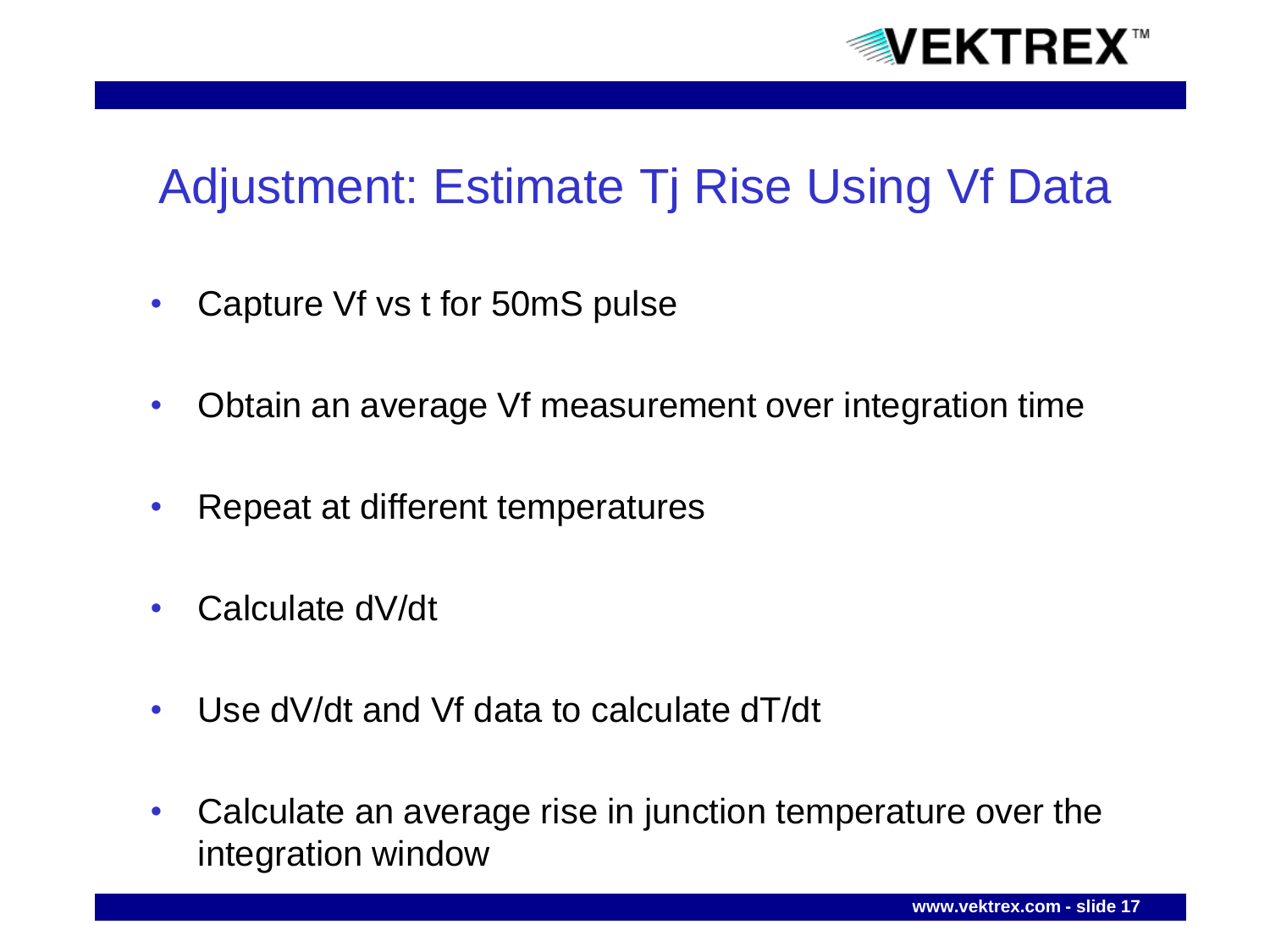

### Method Adjustment Yields Average Tj Rise

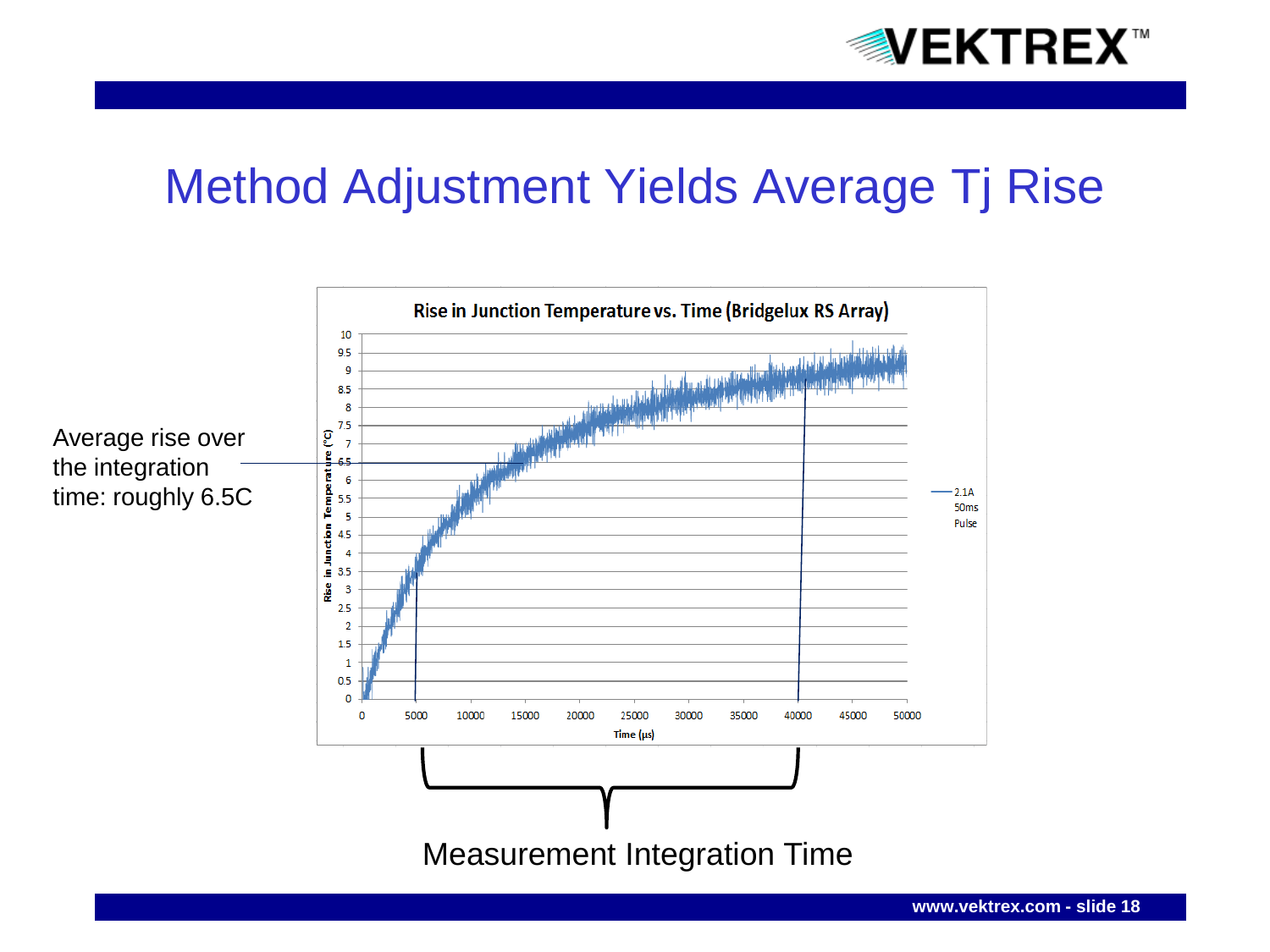

### Adjusted Single Pulse Test Method: 7 Steps

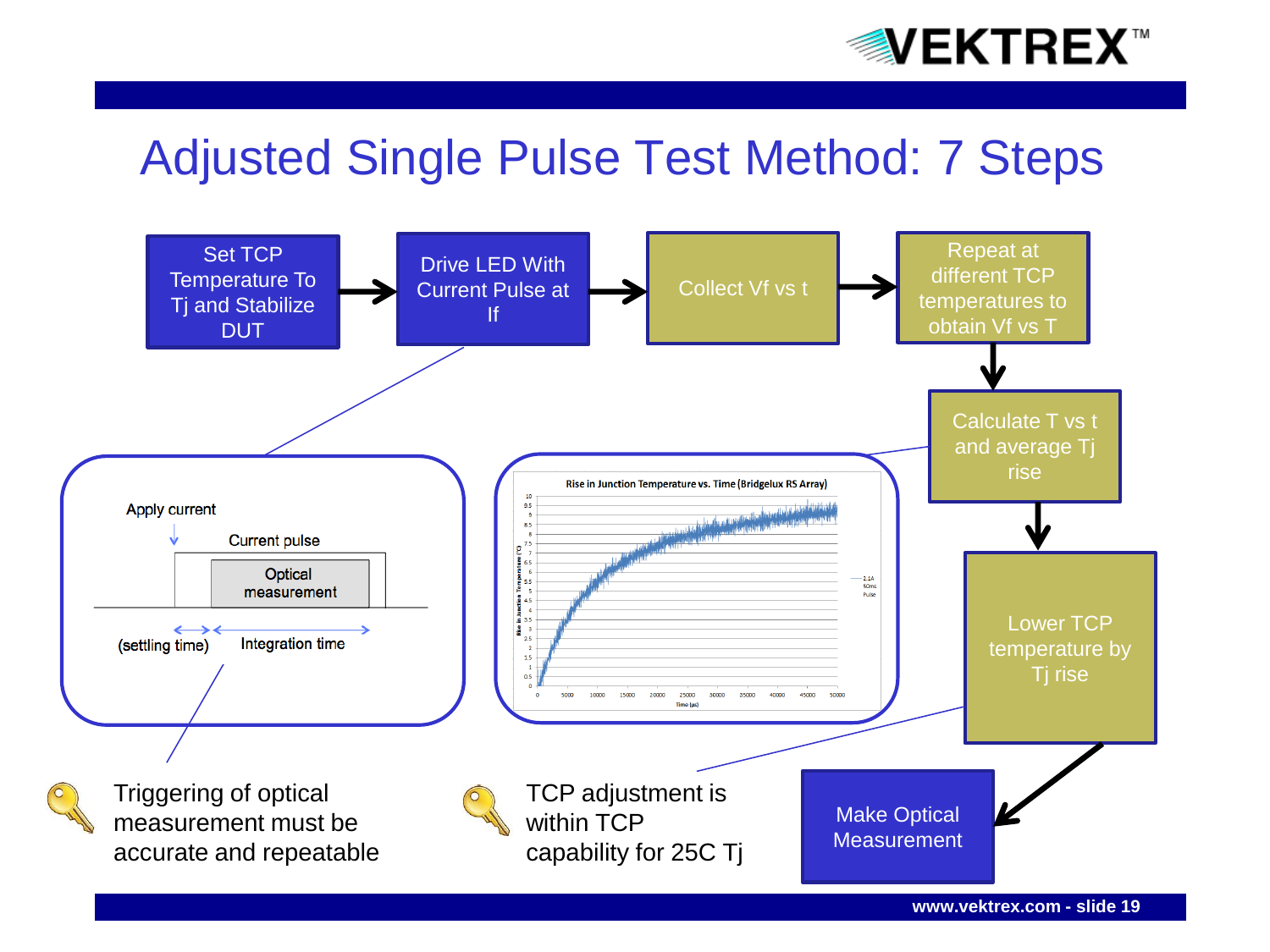

## Single Pulse Method: Observations & **Results**

- Data acquisition/extrapolation is required
- Junction temperature rise: 6.5C
- Minimum practical Tj test temperature  $= 15+6.5C = 21.5C$
- May be used without temperature adjustment for less accurate results
- Faster to perform than DC method

| DUT:                                        | <b>Luminous</b><br><b>Flux:</b> | X:    | <b>y:</b> | CCT:                | <b>CRI:</b> |
|---------------------------------------------|---------------------------------|-------|-----------|---------------------|-------------|
| <b>Bridgelux</b><br><b>BXRA-W3500-00Q0G</b> | 2800.98                         | .4293 |           | .4068 3154.53 98.04 |             |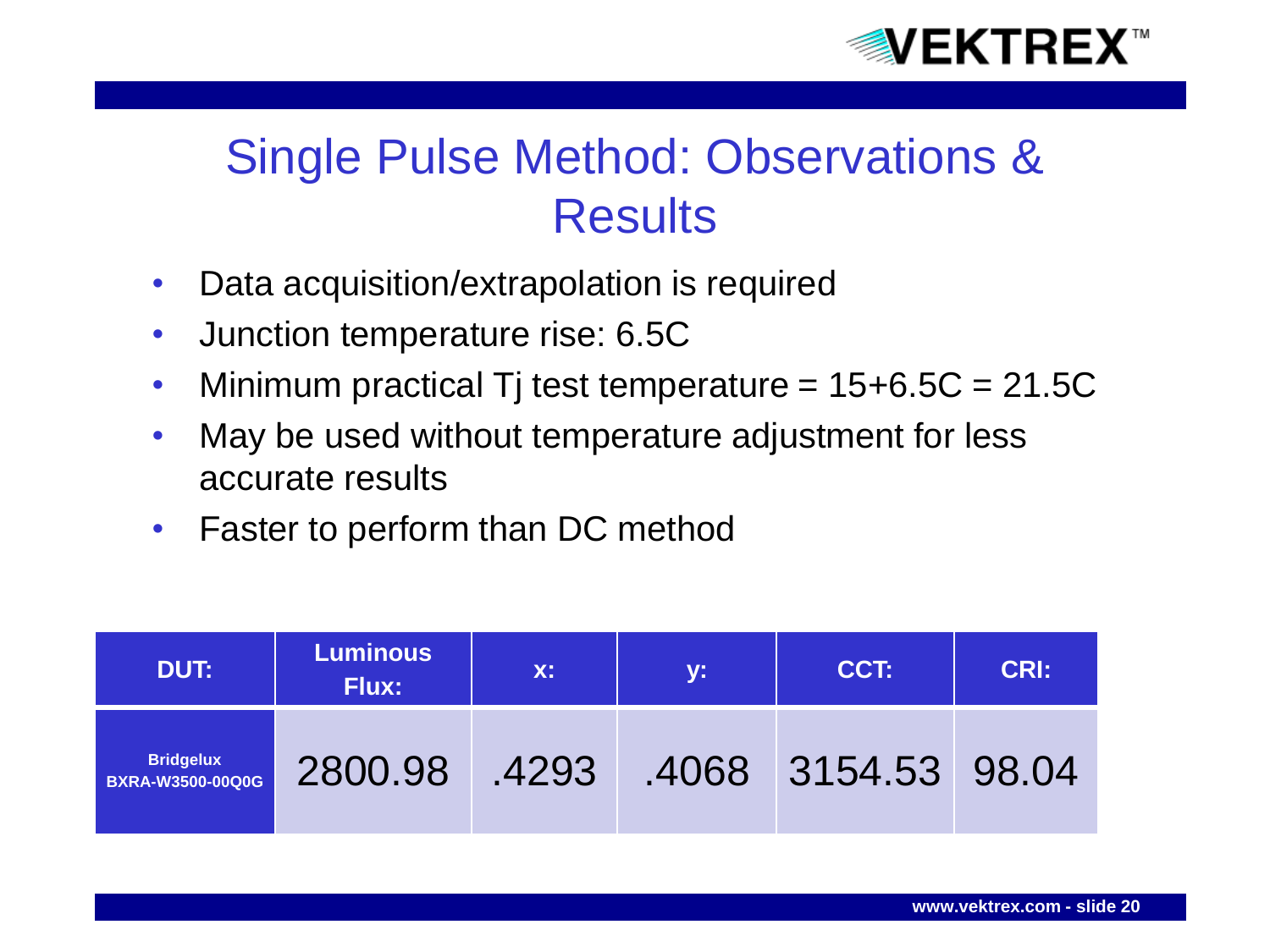

### Continuous Pulse Test Method: 4 Steps



Pulses must have uS level rise time and excellent timing accuracy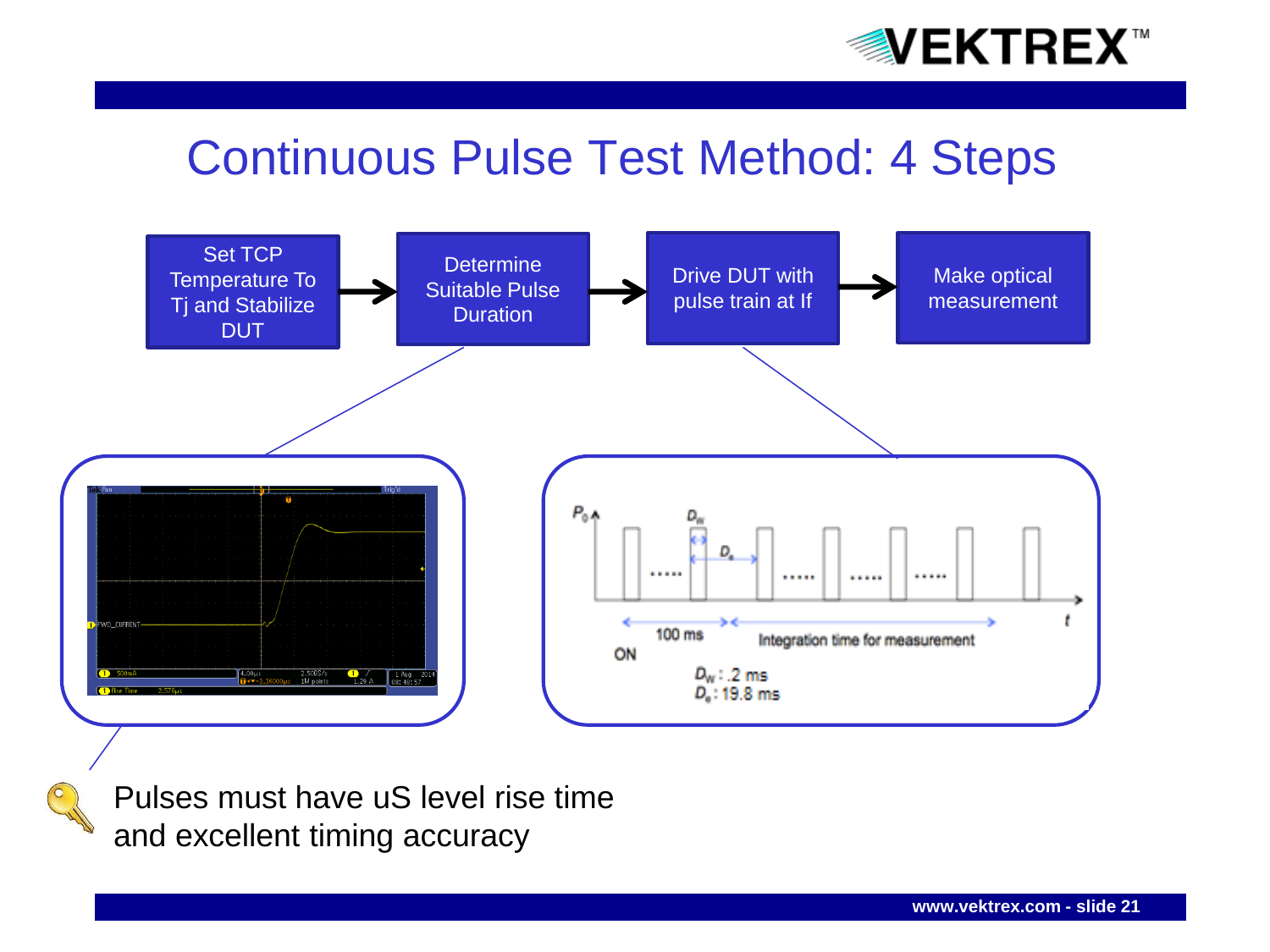

## Continuous Pulse Method:

## No Issues, No Adjustments To Method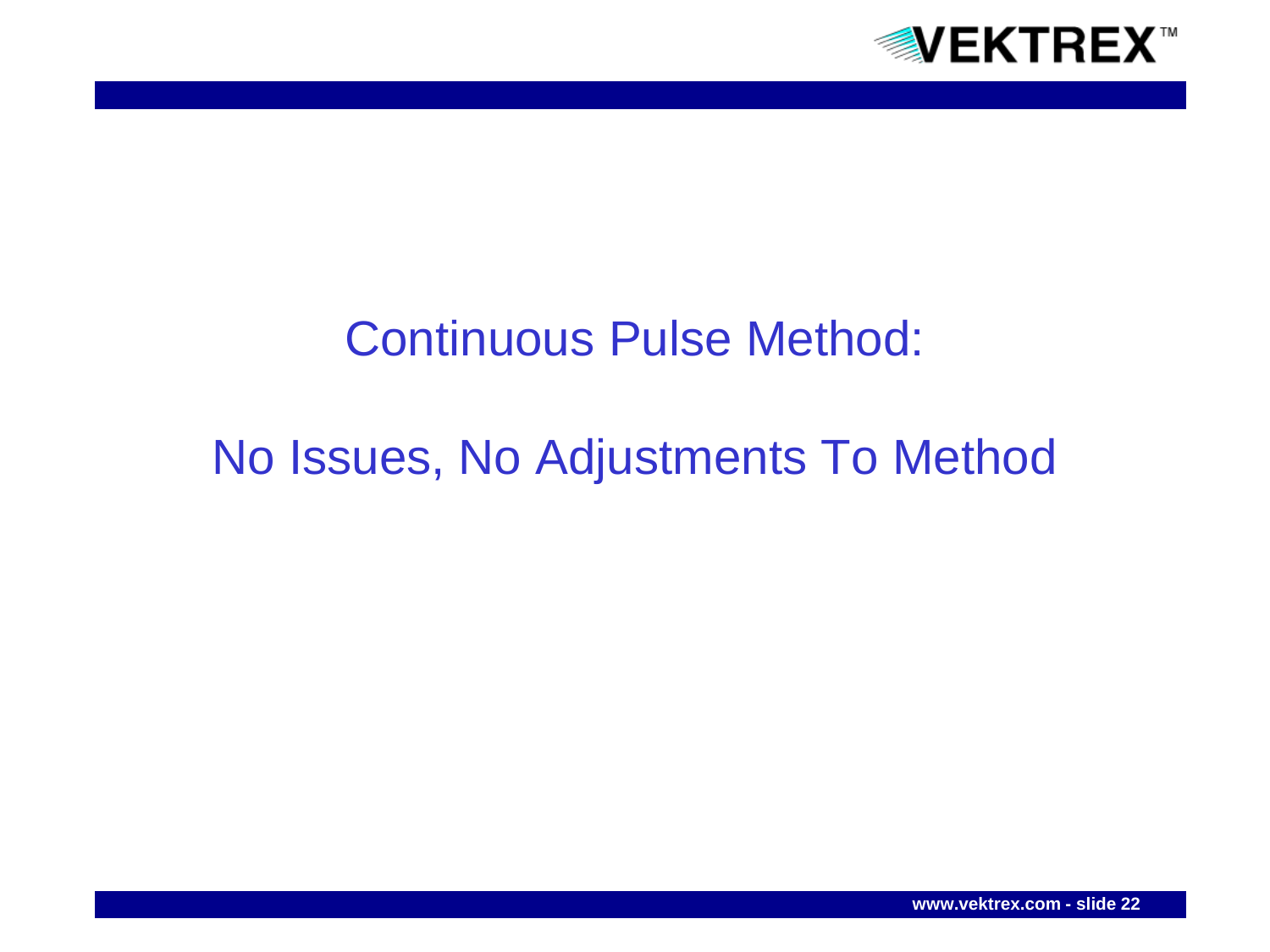

## Continuous Method: Observations & **Results**

- No data acquisition required
- Spectrometer integration times adjusted by 100X
- Junction temperature rise: negligible
- Minimum practical Tj test temperature = 15C
- Practical with ambient control, even with COB
- Very simple, very fast measurements

| DUT:                                        | <b>Luminous</b><br><b>Flux:</b> | <b>X:</b> '<br>y: |       | CCT:         | <b>CRI:</b> |
|---------------------------------------------|---------------------------------|-------------------|-------|--------------|-------------|
| <b>Bridgelux</b><br><b>BXRA-W3500-00Q0G</b> | 2801.96                         | .4303             | .4064 | 3133.5 97.62 |             |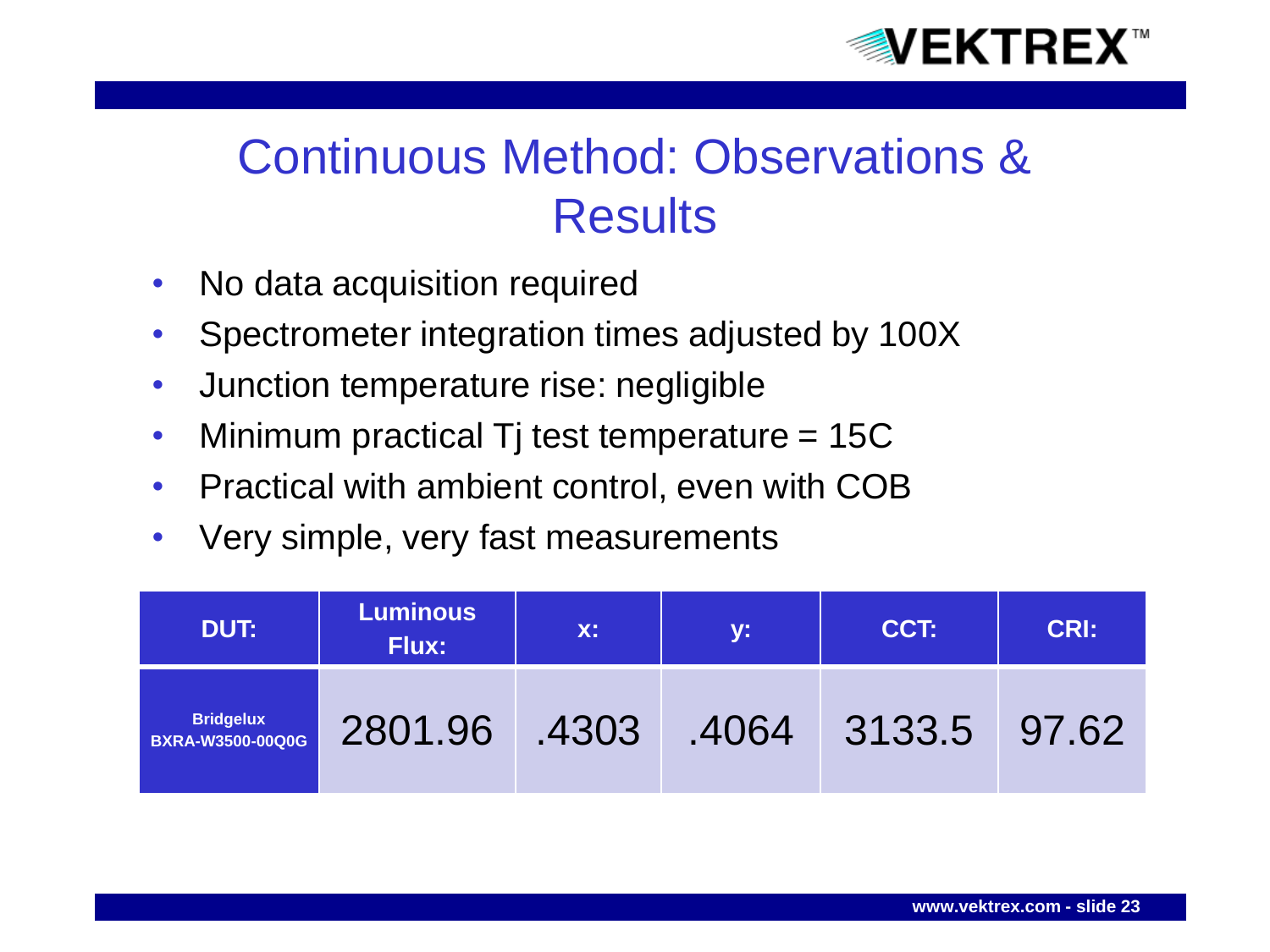

### Results Show Excellent Flux Correlation

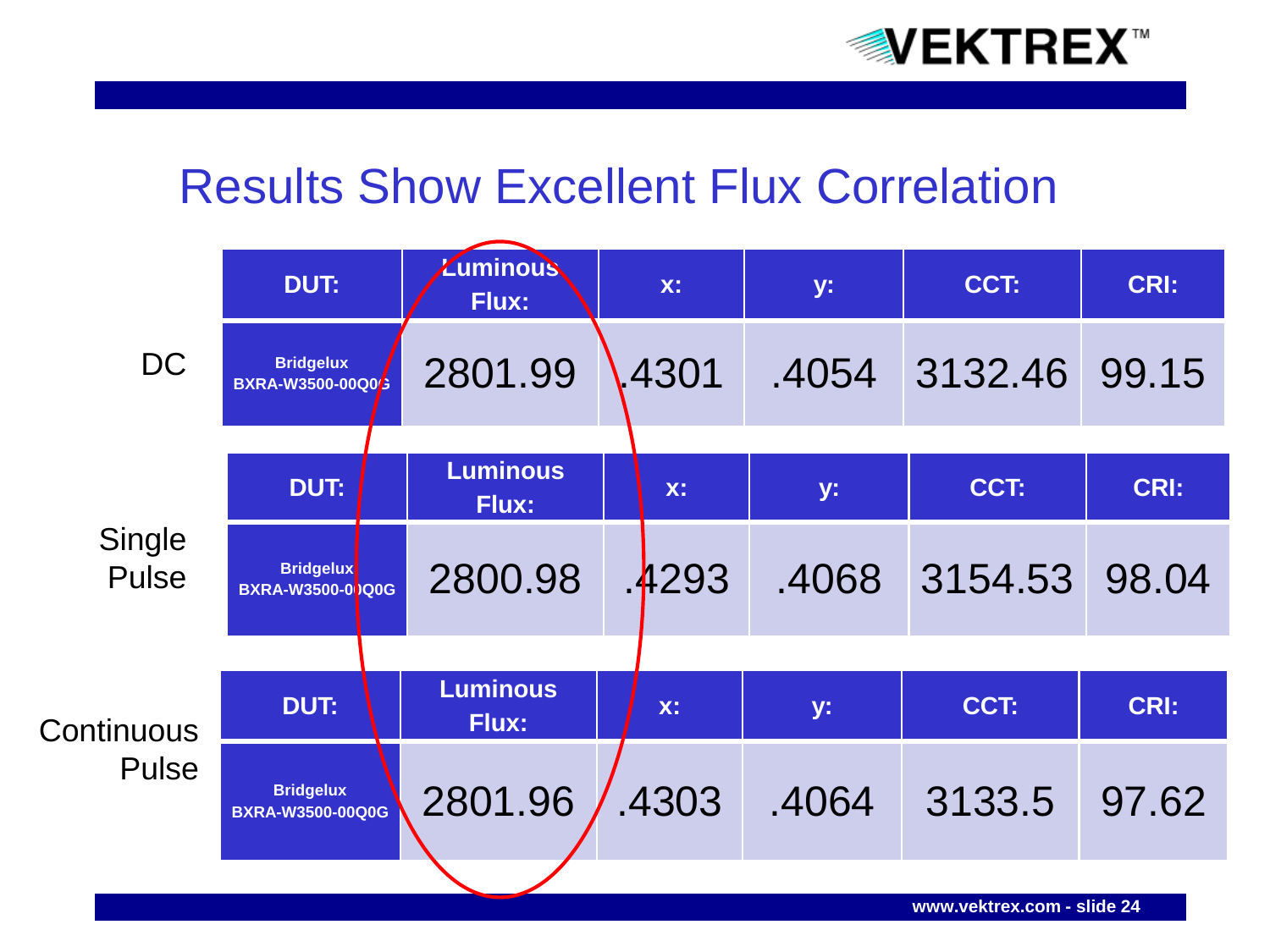

## Instrumentation Review: Surprise -- Continuous Pulse Is Simplest Method

| <b>Method</b> | <b>Pulsed</b>  | <b>Temperature</b> | <b>Drive</b>   | <b>Triggering</b> | <b>Data</b>        | <b>Complexity</b> |
|---------------|----------------|--------------------|----------------|-------------------|--------------------|-------------------|
|               | <b>Current</b> | Control            | <b>Current</b> |                   | <b>Acquisition</b> |                   |
| <b>DC</b>     | Yes            | High power         | High           | <b>None</b>       | Yes                | High              |
|               |                | <b>TCP with</b>    | continuous     |                   |                    |                   |
|               |                | extrapolation      | power, fast    |                   |                    |                   |
|               |                |                    | rise time      |                   |                    |                   |
| Single        | Yes            | High power         | High           | Precision         | Yes                | High              |
| Pulse         |                | <b>TCP</b>         | continuous     |                   |                    |                   |
|               |                |                    | power          |                   |                    |                   |
| Continuous    | Yes            | Low power          | High peak      | Optional          | <b>No</b>          | Low               |
| Pulse         |                | TCP or             | power, fast    |                   |                    |                   |
|               |                | ambient            | rise/fall      |                   |                    |                   |